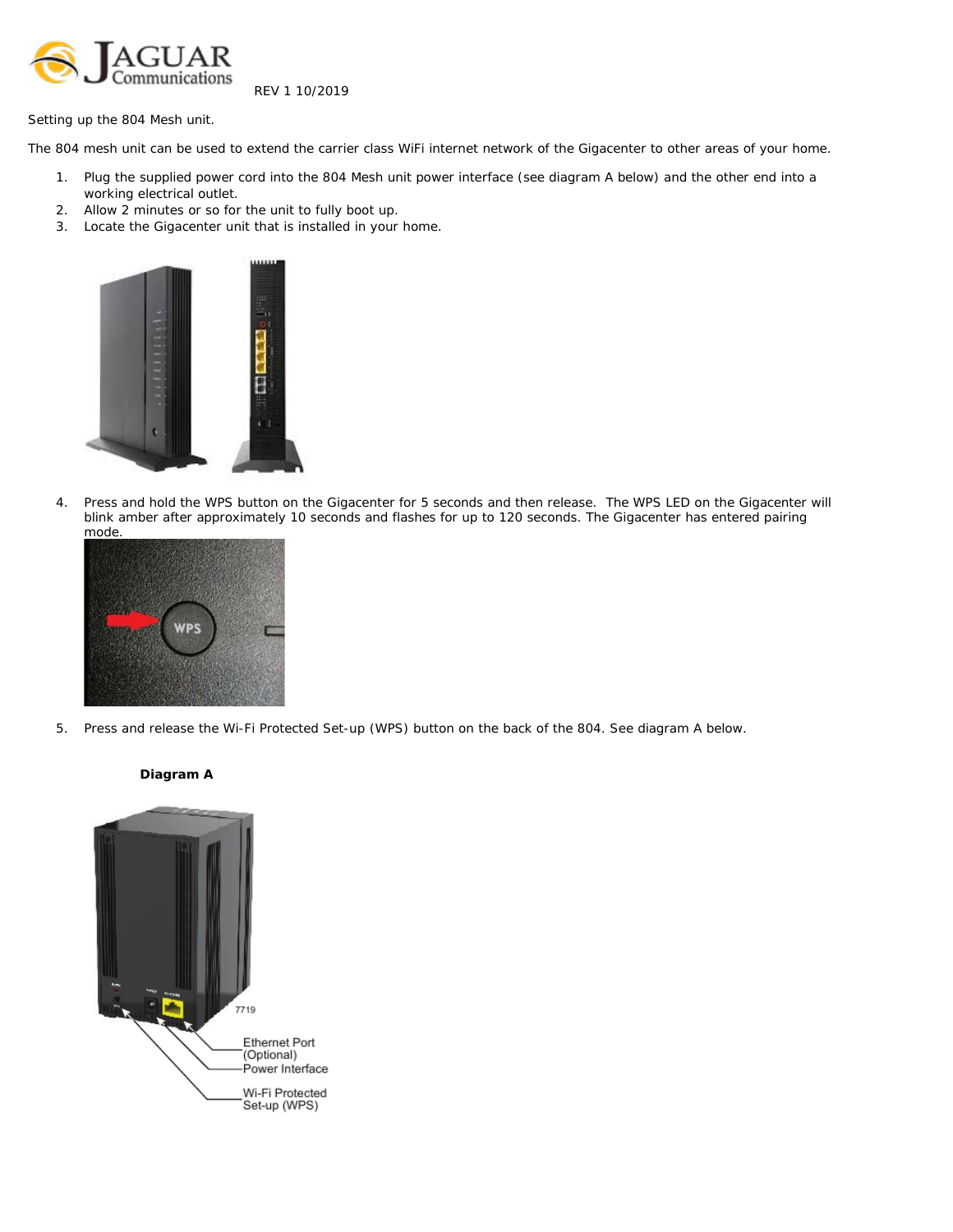Once the units are paired, the WiFi backhaul LEDs on the 804 will show the signal rate.



Backhaul signal strength can be monitored via the bank of four LED's located on top of the 804Mesh. These lights display the relative signal strength of the 804Mesh in the network.

The table below explains possible LED states as it pertains to RSSI.

| <b>LED Display</b> | <b>Description</b>               | Comment                                                                                              |
|--------------------|----------------------------------|------------------------------------------------------------------------------------------------------|
|                    | $RSSI > -50$ dBm                 | The 804Mesh is too close to the<br>GigaCenter.                                                       |
|                    | $-50$ dBm $>=$ RSSI $>=$ -60 dBm | The distance between the 804<br>Mesh and the GigaCenter is<br>optimal.                               |
|                    | $-60$ dBm > RSSI >= $-70$ dBm    | The distance between the<br>804Mesh and the GigaCenter is<br>optimal.                                |
|                    | $-70$ Dbm > RSSI >= $-80$ dBm    | The distance between the<br>804Mesh and the host device<br>(GigaCenter) provides adequate<br>results |
|                    | $RSSI < -80$ dBm                 | The 804Mesh is too far from the<br>GigaCenter.                                                       |